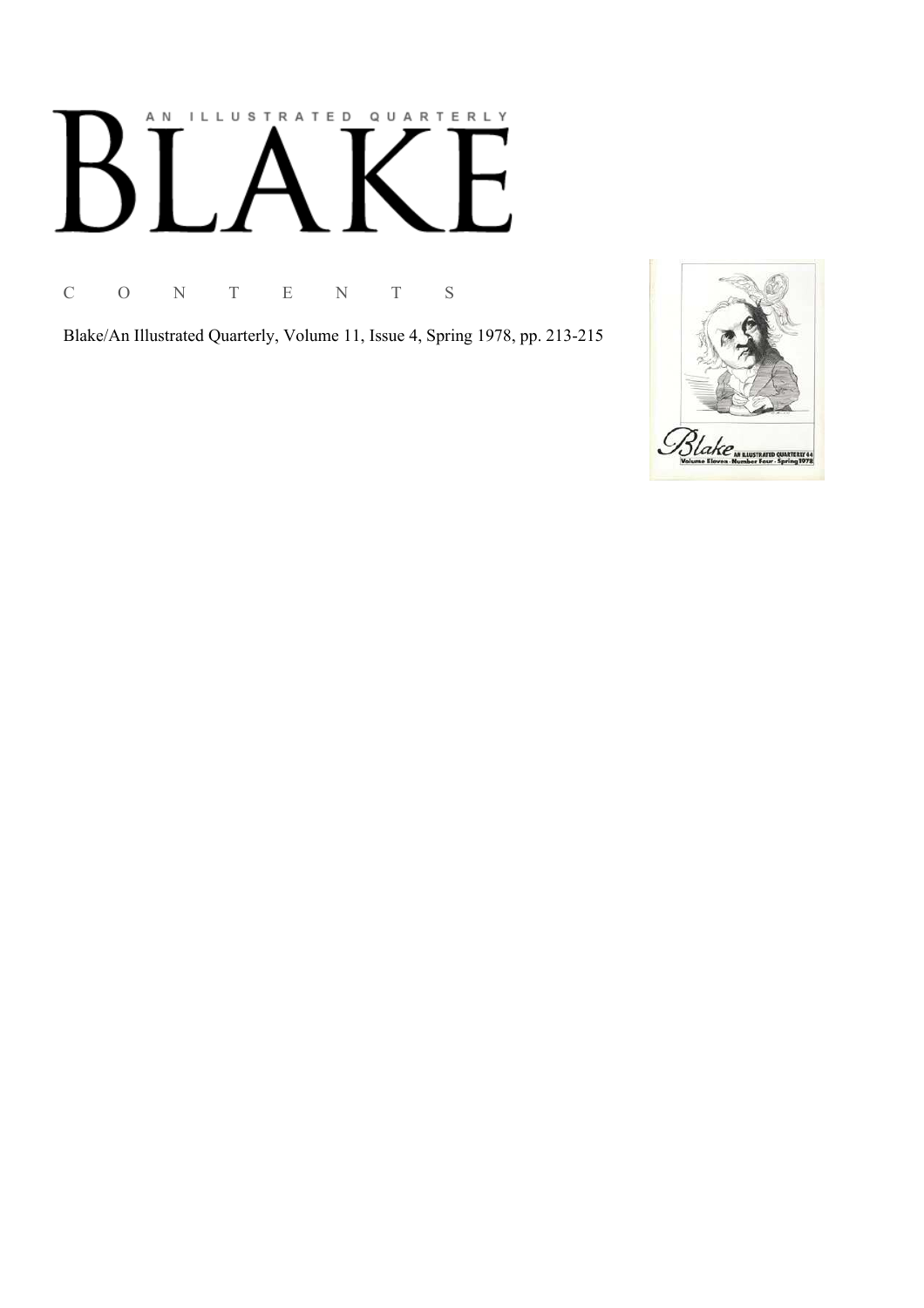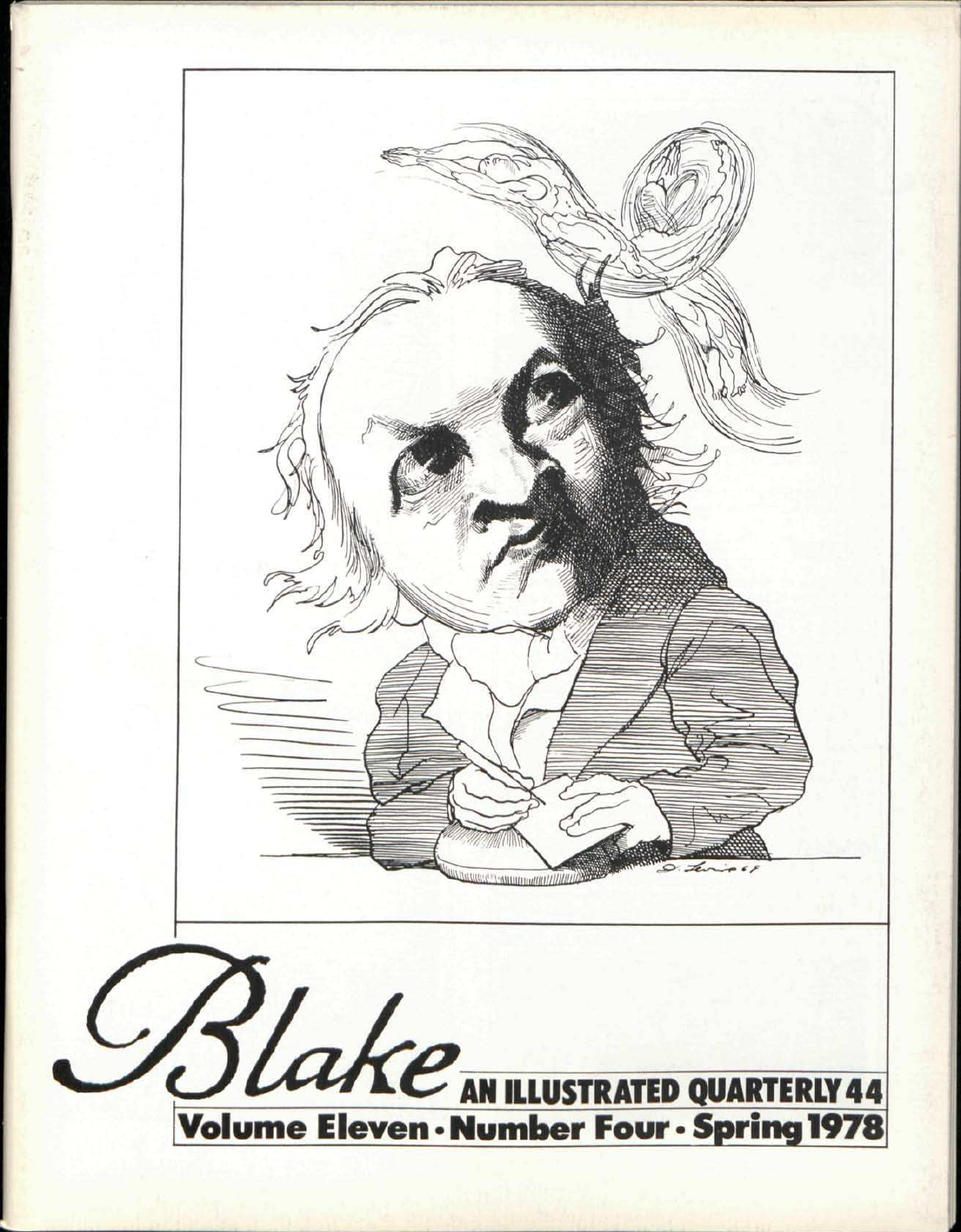Lake

**AN ILLUSTRATED QUARTERLY 44** Volume Eleven 'Number Four Spring 1978

### **CONTENTS**

Handlist of the Huntington Blake Collection by Robert N. Essick, 236

Handlist of the Essick Blake Collection by Janice Lyle, 216

Handlists of Four Blake Collections by Morton D. Paley, 260

#### REVIEWS

The Legacy of English Romanticism: Northrop Frye and William Blake, a review-essay by Michael Fischer, 276

Michael G. Cooke's *The Romantic Will*  reviewed by Laurence Goldstein, 284

Joan Evans' A History of the Society of *Antiquaries* reviewed by David Worrall, 287

Michael Davis' *William Blake: A New Kind of Man*  reviewed by Susan Fox, 289

Joan Dolmetsch's *Rebellion and Reconciliation*  and Gary Kelly's *The English Jacobin Novel 1780-1805* reviewed by Ronald Paulson, 291

#### NEWSLETTER

Blake Theft Foiled, Swedenborg \$3000, *Job* in Frankfurt Schauspielhaus, James Jefferys Update, MLA Blake Seminar 1979, Papers on Jung, 298

Copyright©1978 by Morris Eaves & Morton D. Paley





ROBERT N. ESSICK is a Professor of English at the California State University, Northridge.

SUSAN FOX is Associate Professor of English at Queens College, City University of New York, and the author of *Poetic Form in Blake's Milton.* Her poetry has appeared in the *Chicago Review* and *The Paris Review.* 

LAURENCE GOLDSTEIN is an Associate Professor of English at the University of Michigan. The University of Pittsburgh Press has recently published his book, *Ruins and Empire: The Evolution of a Theme in Augustan and Romantic Literature.* He is the editor of the *Michigan Quarterly Review.* 

JANICE LYLE is an advanced graduate student in Art History at the University of California, Santa Barbara. She has previously published entries in the exhibition catalogue *William Blake in the Art*  of His Time and is currently preparing an article on Blake's debt to Flaxman, based on a paper delivered at the College Art Association in New York in January 1978.

MORTON D. PALEY is Co-Editor of *Blake.* His *William Blake*, an illustrated introduction to Blake's art, was recently published by Phaidon.

RONALD PAULSON, Professor of English at Yale, is writing a book on representations of the French Revolution. He is the author of the standard catalogue of Hogarth's engravings, a book on Rowlandson, and *Emblem and Expression,* a study of eighteenth-century art .

DAVID WORRALL teaches at the Royal Grammar School, Newcastle-Upon-Tyne. An article on *Jerusalem* and British antiquity recently appeared in *Studies in Romanticism.* 

CONTRIBUTORS